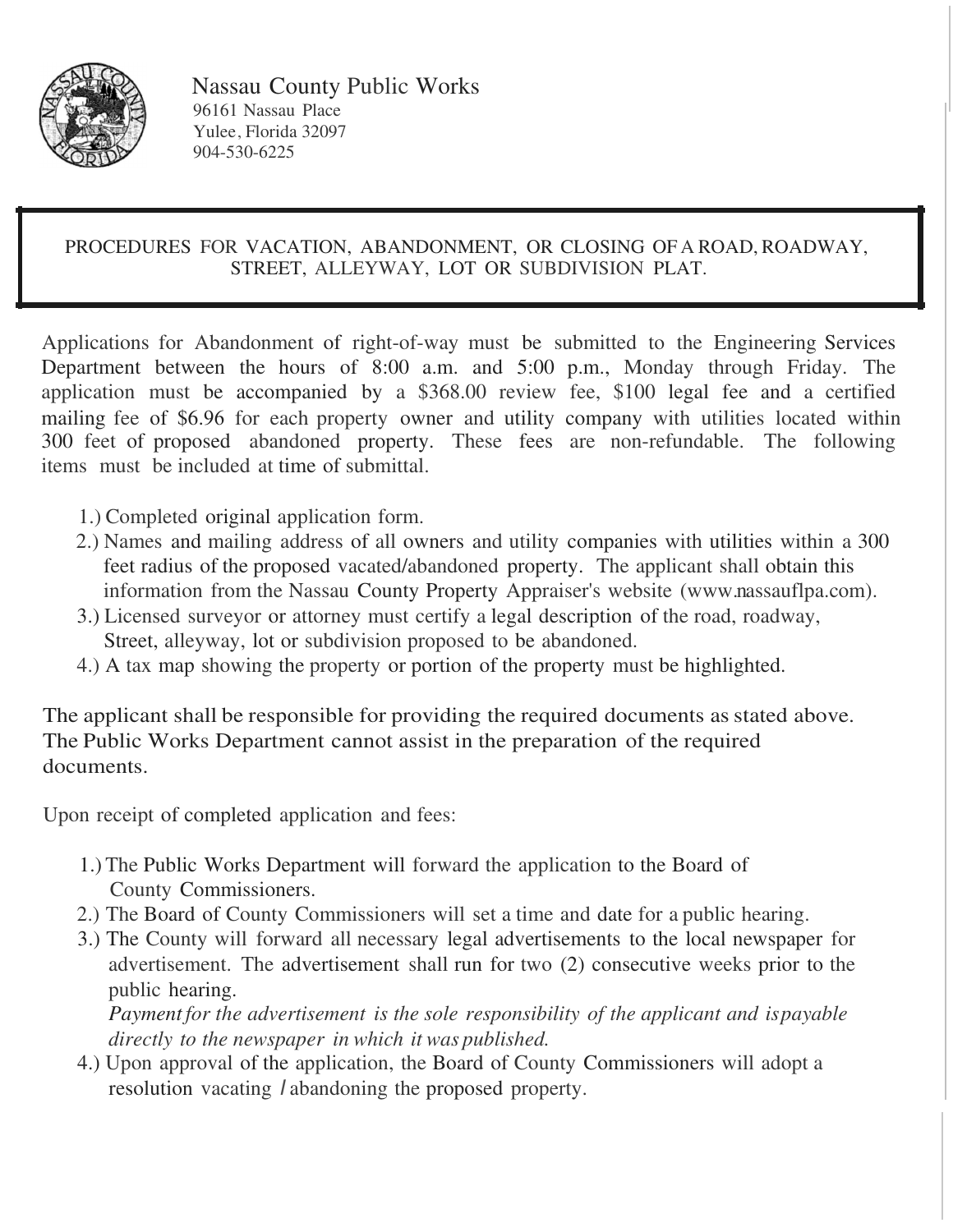

### APPLICATION FOR VACATION, ABANDONMENT, OR CLOSING OF A ROAD, ROADWAY, STREET, ALLEYWAY, LOT OR SUBDIVISION PLAT.

Address or General Location: Manual Address or General Location:

## PART O N E - APPLICANT INFORMATION:

| Applicant: |  |
|------------|--|

|                                     | Telephone Number: ----------------- Fax Number: -------------------- |
|-------------------------------------|----------------------------------------------------------------------|
| Owner (If same as Applicant $N/A$ ) |                                                                      |
|                                     |                                                                      |
|                                     |                                                                      |
|                                     |                                                                      |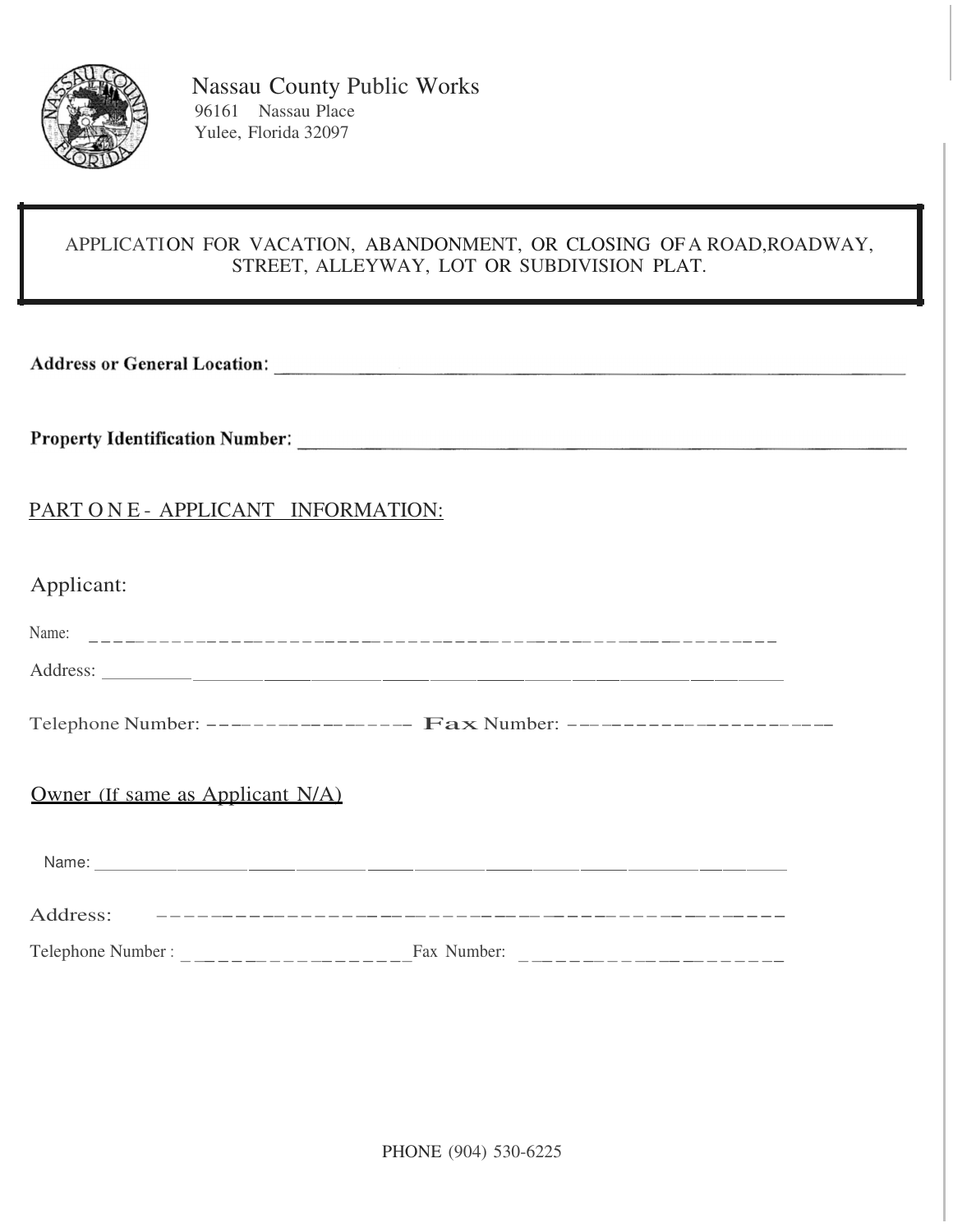

# PART TWO: PROPERTY INFORMATION

Legal Description of the Area to be Abandoned (attach separate sheet if necessary):

Existing Condition of the Right-of-Way (i.e. Improved I Unimproved, is it being utilized for access):

Intended Use of the Right-of-Way: